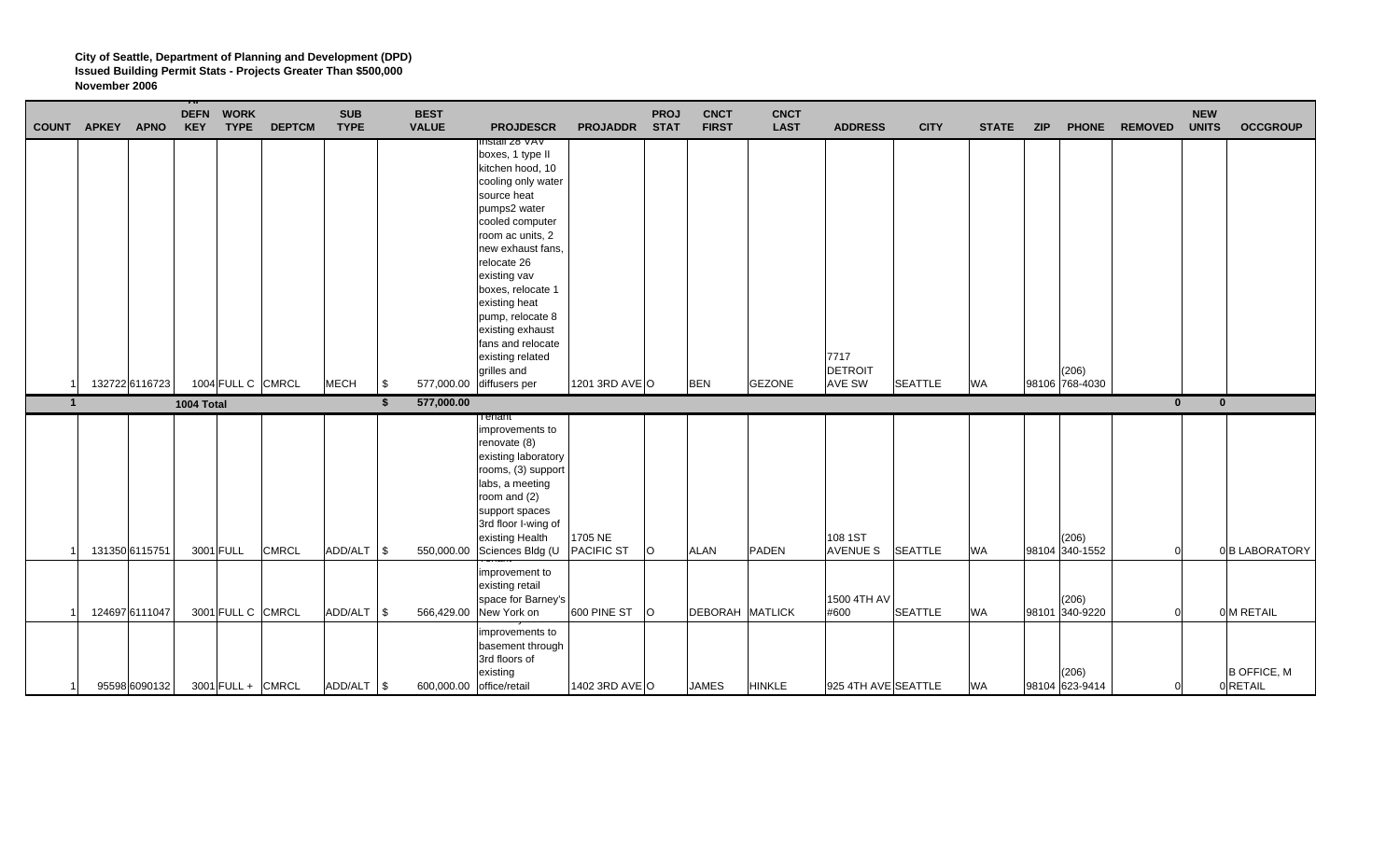|             | COUNT APKEY APNO |                | <b>KEY</b> | <b>DEFN WORK</b><br><b>TYPE</b> | <b>DEPTCM</b> | <b>SUB</b><br><b>TYPE</b> |            | <b>BEST</b><br><b>VALUE</b>  | <b>PROJDESCR</b>                                                                                                                                                                                         | <b>PROJADDR</b>                     | <b>PROJ</b><br><b>STAT</b> | <b>CNCT</b><br><b>FIRST</b> | <b>CNCT</b><br><b>LAST</b> | <b>ADDRESS</b>                                                           | <b>CITY</b>           | <b>STATE</b> | <b>ZIP</b> |                         | PHONE REMOVED        | <b>NEW</b><br><b>UNITS</b> | <b>OCCGROUP</b>                              |
|-------------|------------------|----------------|------------|---------------------------------|---------------|---------------------------|------------|------------------------------|----------------------------------------------------------------------------------------------------------------------------------------------------------------------------------------------------------|-------------------------------------|----------------------------|-----------------------------|----------------------------|--------------------------------------------------------------------------|-----------------------|--------------|------------|-------------------------|----------------------|----------------------------|----------------------------------------------|
|             |                  | 122633 6109601 |            | 3001 FULL                       | <b>CMRCL</b>  | ADD/ALT \\$               |            | 627,000.00                   | alterations to<br>existing<br>Library, post new<br>assembly cap.<br>signs and occupy                                                                                                                     | 400 W<br>GARFIELD ST O              |                            | WILL                        | <b>SCALES</b>              | 121 E<br><b>BOSTON ST SEATTLE</b>                                        |                       | <b>WA</b>    |            | (206)<br>98102 325-6441 |                      |                            | B OFFICE, A-3<br>CONF ROOM, A-<br>03 LIBRARY |
|             |                  |                |            |                                 |               |                           |            |                              | Remove and re-<br>install 2-hour fire-<br>barrier system<br>between floor slab<br>and curtain wall at<br>floors 8-17, 26-31.<br>& 47 of an existing<br>building, per                                     |                                     |                            |                             |                            |                                                                          |                       |              |            |                         |                      |                            |                                              |
|             |                  | 134967 6118321 |            | 3001 FULL                       | <b>CMRCL</b>  | ADD/ALT \\$               |            | 880,000.00                   | manufacturer's<br>installation<br>instructions/Spray- 1001 4TH AVE O                                                                                                                                     |                                     |                            | <b>SEAN</b>                 | <b>CRAIG</b>               | 35131 SE<br><b>CENTER</b><br><b>STREET</b>                               | SNOQUALMIE WA         |              |            | (206)<br>98065 255-4967 | $\Omega$             |                            |                                              |
|             |                  | 134900 6118270 |            | 3001 FULL                       | <b>CMRCL</b>  | ADD/ALT                   | $\sqrt{3}$ | 900,000.00                   | Exterior Facade<br>repair/replace (all<br>the way around<br><del>volumáry oelsmic</del>                                                                                                                  | 521 WALL ST O                       |                            | <b>DEBORAH HART</b>         |                            | <b>Z440</b><br><b>WESTERN</b><br>AVE SUITE SEATTLE<br>zo <del>4</del> oo |                       | <b>WA</b>    |            | (206)<br>98121 387-5033 |                      |                            | 0 NOT REVIEWED                               |
|             |                  | 129901 6114717 |            | 3001 FULL C CMRCL               |               | $ADD/ALT$ $\sqrt{S}$      |            | 1,000,000.00                 | upgrade to 2nd<br>and 3rd floors of<br>existing building,                                                                                                                                                | 83 S KING ST O                      |                            | <b>EILEEN</b>               | <b>LOCKE</b>               | <b>MARINE</b><br><b>VIEW DRIVE</b><br>'S                                 | <b>DES MONIES IWA</b> |              |            | (206)<br>98198 478-8930 | $\Omega$             |                            | 0B OFFICE                                    |
|             |                  | 135977 6119054 |            | 3001 FULL C CMRCL               |               | $ADD/ALT$ $\sqrt{S}$      |            | 1,100,000.00                 | REMUVE (3)<br>PIERS & BOAT<br>RAMP,<br><b>RESURFACE</b><br>PARKING,<br>CONSTRUCT<br><b>NEW BOAT</b><br>RAMP AND (2)<br><b>BOARDING</b><br><b>FLOATS AT</b><br><b>ATLANTIC CITY</b><br><b>BOAT LAUNCH</b> | 9000<br>SEWARD<br><b>PARK AVE S</b> | $\Omega$                   | DAVID                       | PIERCE                     | 811 1ST AV<br>SUITE 570                                                  | <b>SEATTLE</b>        | <b>WA</b>    |            | (206)<br>98104 624-1387 | $\Omega$             |                            | 0U OTHER                                     |
|             |                  |                |            |                                 |               |                           |            |                              | addition south side<br>and add roof over<br>exist.center court<br>alterations with<br>new sprinkler<br>system throught,                                                                                  |                                     |                            |                             |                            |                                                                          |                       |              |            |                         |                      |                            |                                              |
| $9^{\circ}$ |                  | 108312 6099230 |            | 3001 FULL C CMRCL               |               | ADD/ALT   \$              | \$         | 1,300,000.00<br>7,523,429.00 | to exist church,<br>per plans                                                                                                                                                                            | 5900 RAINIER<br>AVE S               | O                          | <b>STEVE</b>                | <b>BUTTERFIELD S</b>       | 654 5TH AV                                                               | <b>EDMONDS</b>        | <b>WA</b>    |            | (425)<br>98020 778-1530 | $\Omega$<br>$\bf{0}$ |                            | 0 A-3 CHURCH<br>$\mathbf{0}$                 |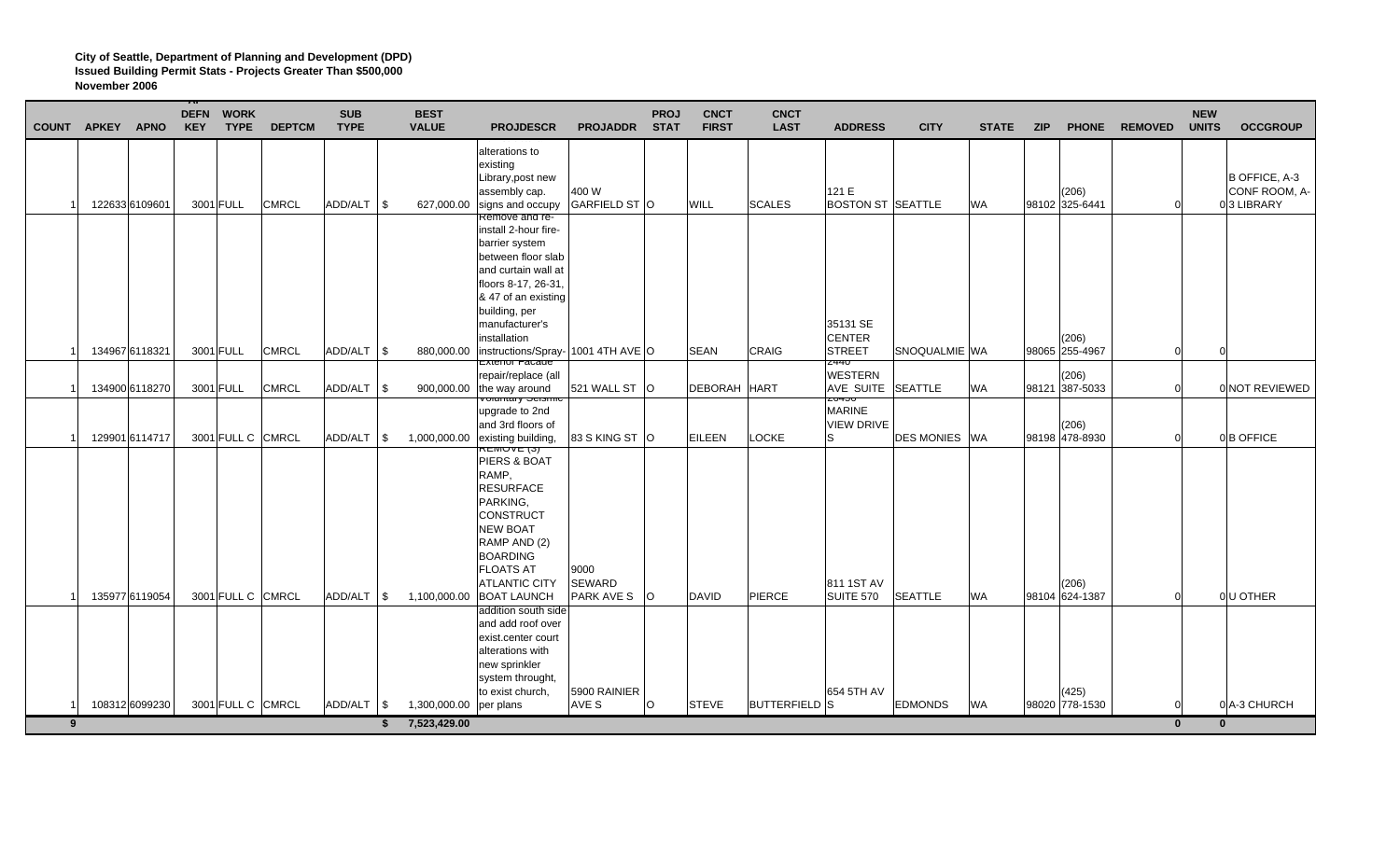|              | <b>COUNT APKEY</b> | <b>APNO</b>    | <b>DEFN</b><br><b>KEY</b> | <b>WORK</b><br><b>TYPE</b> | <b>DEPTCM</b> | <b>SUB</b><br><b>TYPE</b> |    | <b>BEST</b><br><b>VALUE</b> | <b>PROJDESCR</b>                                                                                                                                                                                      | <b>PROJADDR</b>              | <b>PROJ</b><br><b>STAT</b> | <b>CNCT</b><br><b>FIRST</b> | <b>CNCT</b><br><b>LAST</b> | <b>ADDRESS</b>                           | <b>CITY</b>    | <b>STATE</b> | <b>ZIP</b> | <b>PHONE</b>            | <b>REMOVED</b> | <b>NEW</b><br><b>UNITS</b> | <b>OCCGROUP</b>                                           |
|--------------|--------------------|----------------|---------------------------|----------------------------|---------------|---------------------------|----|-----------------------------|-------------------------------------------------------------------------------------------------------------------------------------------------------------------------------------------------------|------------------------------|----------------------------|-----------------------------|----------------------------|------------------------------------------|----------------|--------------|------------|-------------------------|----------------|----------------------------|-----------------------------------------------------------|
|              |                    | 101269 6094137 |                           | 3001 FULL C IND            |               | ADD/ALT \$                |    | 1,200,000.00                | repair (at cell 12),<br>restoration for<br>existing break bulk<br>handling facility<br>(La Farge) west<br>bank of Duwamish MARGINAL<br>River per plan.                                                | 5400 WEST<br><b>WAY SW</b>   | $\circ$                    | <b>ANN</b>                  | FARR                       | 5124 1ST<br>AVE NW                       | <b>SEATTLE</b> | WA           |            | (206)<br>98107 784-0660 | $\Omega$       |                            | 0U OTHER                                                  |
|              | $\mathbf{1}$       |                |                           |                            |               |                           | \$ | 1,200,000.00                |                                                                                                                                                                                                       |                              |                            |                             |                            |                                          |                |              |            |                         | $\bf{0}$       | $\mathbf{0}$               |                                                           |
|              |                    | 124850 6111150 |                           | 3001 FULL C INST           |               | ADD/ALT \\$               |    | 723,000.00                  | floor in 'SS' bldg,<br>Angiography Suite<br>in existing hospital<br>(Pts bldg 182) per<br>plans                                                                                                       | 1959 NE<br><b>PACIFIC ST</b> | $\circ$                    | <b>MICHELLE BENES</b>       |                            | 654 5TH AV<br>SOUTH                      | <b>EDMOND</b>  | <b>WA</b>    |            | (425)<br>98020 778-1530 | $\Omega$       |                            | 0 1-2 HOSPITAL                                            |
|              |                    | 86152 6083699  |                           | 3001 FULL C INST           |               | ADD/ALT   \$              |    |                             | to church at<br>existing religious<br>facility with<br>establish use<br>under MUP<br>#2409068 and<br>2,169,837.00 occupy, per plans ST                                                                | 1156 N 80TH                  | O                          | SIAN                        | <b>ROBERTS</b>             | 71<br><b>COLUMBIA</b><br>ST 6TH FL       | <b>SEATTLE</b> | <b>WA</b>    |            | (206)<br>98104 682-6837 | $\Omega$       |                            | <b>B OFFICE, E</b><br>CLASSROOM, A-<br>03 CLASSROOM       |
|              | $\overline{2}$     |                |                           |                            |               |                           | \$ | 2,892,837.00                |                                                                                                                                                                                                       |                              |                            |                             |                            |                                          |                |              |            |                         | $\mathbf{0}$   | $\mathbf{0}$               |                                                           |
|              |                    | 119150 6107186 |                           | 3001 FULL                  | <b>MF</b>     | ADD/ALT \\$               |    | 500,000.00                  | decks on Tst Hoor,<br>construct covered<br>decks, reside<br>portion of 2nd<br>story, and interior<br>non-structural<br>alterations to<br>existing 8 unit<br>apartment building 3033 60TH<br>per plan. | <b>AVE SW</b>                | $\Omega$                   | PAUL                        | <b>HEDRICK</b>             | 23313<br>CEDAR WAY MONTLAKE<br>UNIT N201 | TERRACE        | <b>WA</b>    |            | (206)<br>98043 440-0737 | $\Omega$       |                            | 0R-2 APARTMENT                                            |
| $\mathbf{1}$ |                    |                |                           |                            |               |                           | Ŝ. | 500,000.00                  |                                                                                                                                                                                                       |                              |                            |                             |                            |                                          |                |              |            |                         | $\overline{0}$ | $\overline{0}$             |                                                           |
|              |                    | 91226 6083824  |                           | 3001 FULL C CMRCL          |               | <b>NEW</b>                | \$ | 1,303,809.00                | :ડાabiisii use ari<br>const.new office<br>bldg., per plans                                                                                                                                            | 960 S<br><b>HARNEY ST</b>    | lO.                        | <b>STEFAN</b>               | <b>WYNN</b>                | IZZ J<br><b>JACKSON</b><br>ST, STE       | <b>SEATTLE</b> | <b>WA</b>    |            | (206)<br>98104 789-5148 | $\Omega$       |                            | 0B OTHER                                                  |
|              |                    | 110770 6101043 |                           | 3001 FULL C CMRCL          |               | <b>NEW</b>                | \$ |                             | <b>AND</b><br>CONSTRUCT<br><b>NEW MIXED-USE</b><br><b>BLDG AND</b><br><b>OCCUPY ALL</b><br>4,320,177.00 PER PLAN AND                                                                                  | 2015 W<br><b>DRAVUS ST</b>   | $\circ$                    | <b>CHAD</b>                 | LORENTZ                    | 1 YESLER<br><b>WAY SUITE</b><br>200      | <b>SEATTLE</b> | <b>WA</b>    |            | (206)<br>98104 922-4810 | $\Omega$       |                            | $R-2$<br>APARTMENT, S-<br>2 PARKING<br>32 ENCL, M RETAIL, |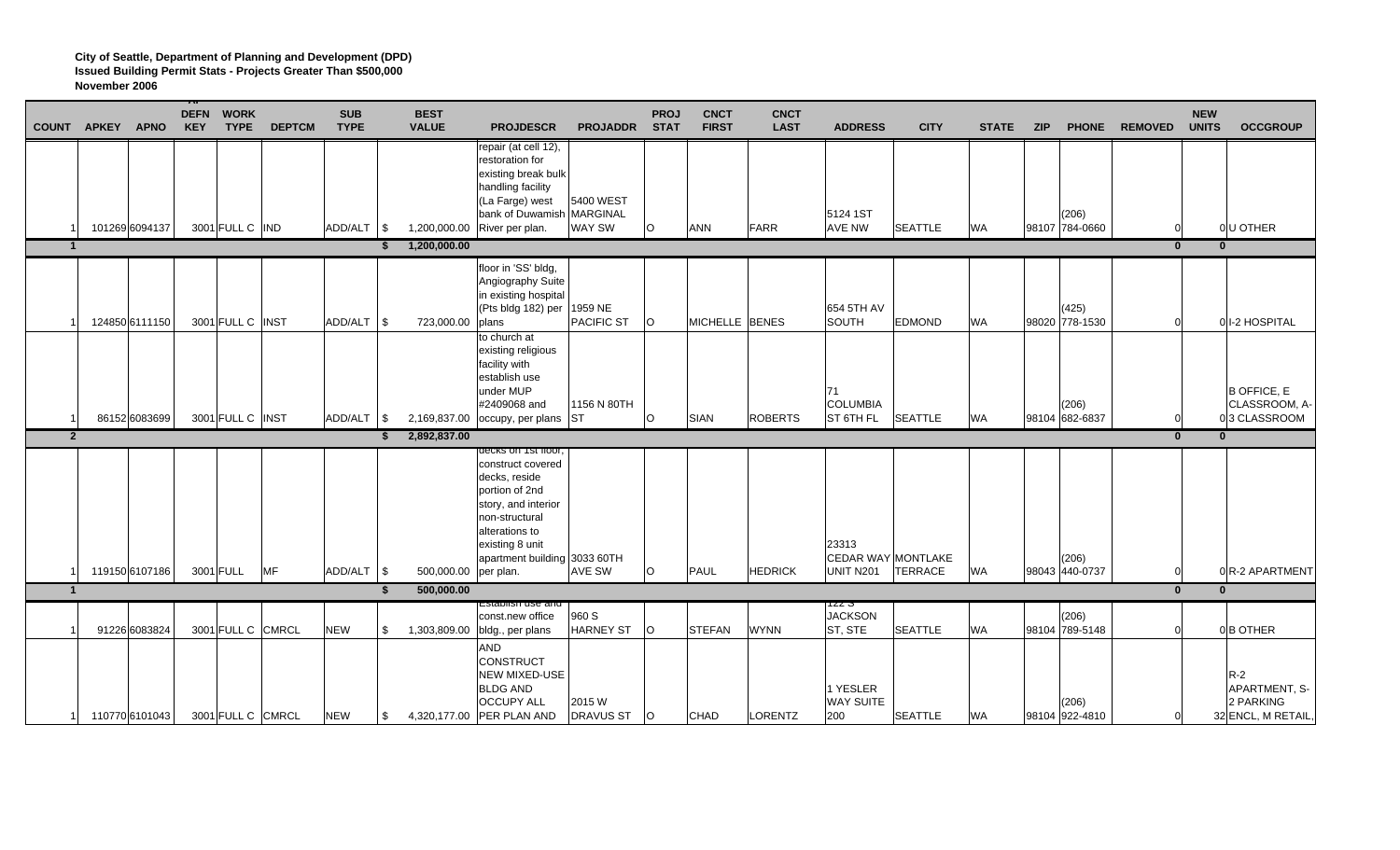|                  | <b>COUNT APKEY</b> | <b>APNO</b>   | <b>DEFN</b><br><b>KEY</b> | <b>WORK</b><br><b>TYPE</b> | <b>DEPTCM</b> | <b>SUB</b><br><b>TYPE</b> |     | <b>BEST</b><br><b>VALUE</b> | <b>PROJDESCR</b>                                                                                                                                                                                                                                                      | <b>PROJADDR</b>                         | <b>PROJ</b><br><b>STAT</b> | <b>CNCT</b><br><b>FIRST</b> | <b>CNCT</b><br><b>LAST</b> | <b>ADDRESS</b>                      | <b>CITY</b>            | <b>STATE</b>                 | <b>ZIP</b> |                         | PHONE REMOVED | <b>NEW</b><br><b>UNITS</b> | <b>OCCGROUP</b>                              |
|------------------|--------------------|---------------|---------------------------|----------------------------|---------------|---------------------------|-----|-----------------------------|-----------------------------------------------------------------------------------------------------------------------------------------------------------------------------------------------------------------------------------------------------------------------|-----------------------------------------|----------------------------|-----------------------------|----------------------------|-------------------------------------|------------------------|------------------------------|------------|-------------------------|---------------|----------------------------|----------------------------------------------|
|                  |                    | 91986 6087623 |                           | 3001 FULL C CMRCL          |               | <b>NEW</b>                | \$  | 5,008,592.00                | πασσ z στ z<br>Change of use<br>from a cargo<br>terminal to general<br>manufacturing;<br>Construct new<br>water related<br>manufacturing<br>facility on Pier 91<br>Port of Seattle<br>(Architectural +<br>Structural) and<br>occupy per plan +<br><b>CONSTRUCTION</b> | 2001 W<br>GARFIELD ST O                 |                            | <b>CRAIG</b>                | <b>BELCHER</b>             | 26456<br><b>MARINE</b><br>VIEW DR S | <b>DES MOINES</b> WA   |                              |            | (206)<br>98198 295-0613 | $\Omega$      |                            | B OFFICE, F-2<br>0 FACTORY                   |
|                  | 116018 6104883     |               |                           | 3001 FULL C CMRCL          |               | <b>NEW</b>                |     | \$ 22,017,587.00 PLAN.      | OF A 6-STORY<br>OFFICE BLDG<br>W/BELOW<br><b>GRADE</b><br>PARKING/SHELL<br>AND CORE/PER                                                                                                                                                                               | 333 ELLIOTT<br>AVE W                    | lO.                        | <b>STEVE</b>                | <b>JOHNSTON</b>            | 3131<br><b>ELLIOTT</b><br>AVE, #270 | <b>SEATTLE</b>         | <b>WA</b>                    |            | (206)<br>98121 282-8512 | $\Omega$      |                            | B OFFICE, S-2<br>0 PARKING ENCL              |
| $\boldsymbol{4}$ |                    |               |                           |                            |               |                           |     | \$32,650,165.00             |                                                                                                                                                                                                                                                                       |                                         |                            |                             |                            |                                     |                        |                              |            |                         | $\bf{0}$      | 32                         |                                              |
|                  |                    | 77156 6075965 |                           | 3001 FULL C INST           |               | <b>NEW</b>                | -S  | 5,600,768.00 plans          | construction for<br>class room and<br>administration<br>office - occupy per MARGINAL                                                                                                                                                                                  | 6770 EAST<br>WAY S                      | lO.                        | MICHAEL GAFFNEY             |                            | 1403 3RD<br>AVE #310                | <b>SEATTLE</b>         | <b>WA</b>                    |            | (206)<br>98101 903-0575 |               |                            | <b>B CLASSROOM,</b><br>0 <sup>B</sup> OFFICE |
| $\overline{1}$   |                    |               |                           |                            |               |                           |     | 5,600,768.00                |                                                                                                                                                                                                                                                                       |                                         |                            |                             |                            |                                     |                        |                              |            |                         | $\mathbf{0}$  | $\mathbf{0}$               |                                              |
|                  |                    | 82873 6081281 |                           | 3001 FULL C MF             |               | <b>NEW</b>                | \$  | 558,822.00                  | Townhouse and<br>construct 4<br>townhouse units<br>with attached<br>garages. Per<br><del>วันแม้แนบเ นแบ บ</del>                                                                                                                                                       | 1464 NW<br>67TH ST                      | lo                         | STEVE G. NIELSEN            |                            | AVENUE NE E                         | 16025 124TH WOODINVILL | <b>WASHING</b><br><b>TON</b> |            | (206)<br>98072 949-2223 | $\Omega$      |                            | $R-3$<br>TOWNHOUSE, U<br>PRIVATE<br>4 GARAGE |
|                  |                    | 88629 6085398 |                           | 3001 FULL C MF             |               | <b>NEW</b>                | -\$ | 577,668.00                  | unit townhouse<br>ground-related<br>multifamily<br>structure with                                                                                                                                                                                                     | 816 S<br><b>CLOVERDALE</b><br><b>ST</b> | lo                         | <b>CHRIS</b>                | PARDO                      | 1606 8TH<br><b>AVE N</b>            | <b>SEATTLE</b>         | <b>WA</b>                    |            | (206)<br>98109 285-1464 | $\Omega$      |                            | R-3<br>5 TOWNHOUSE                           |